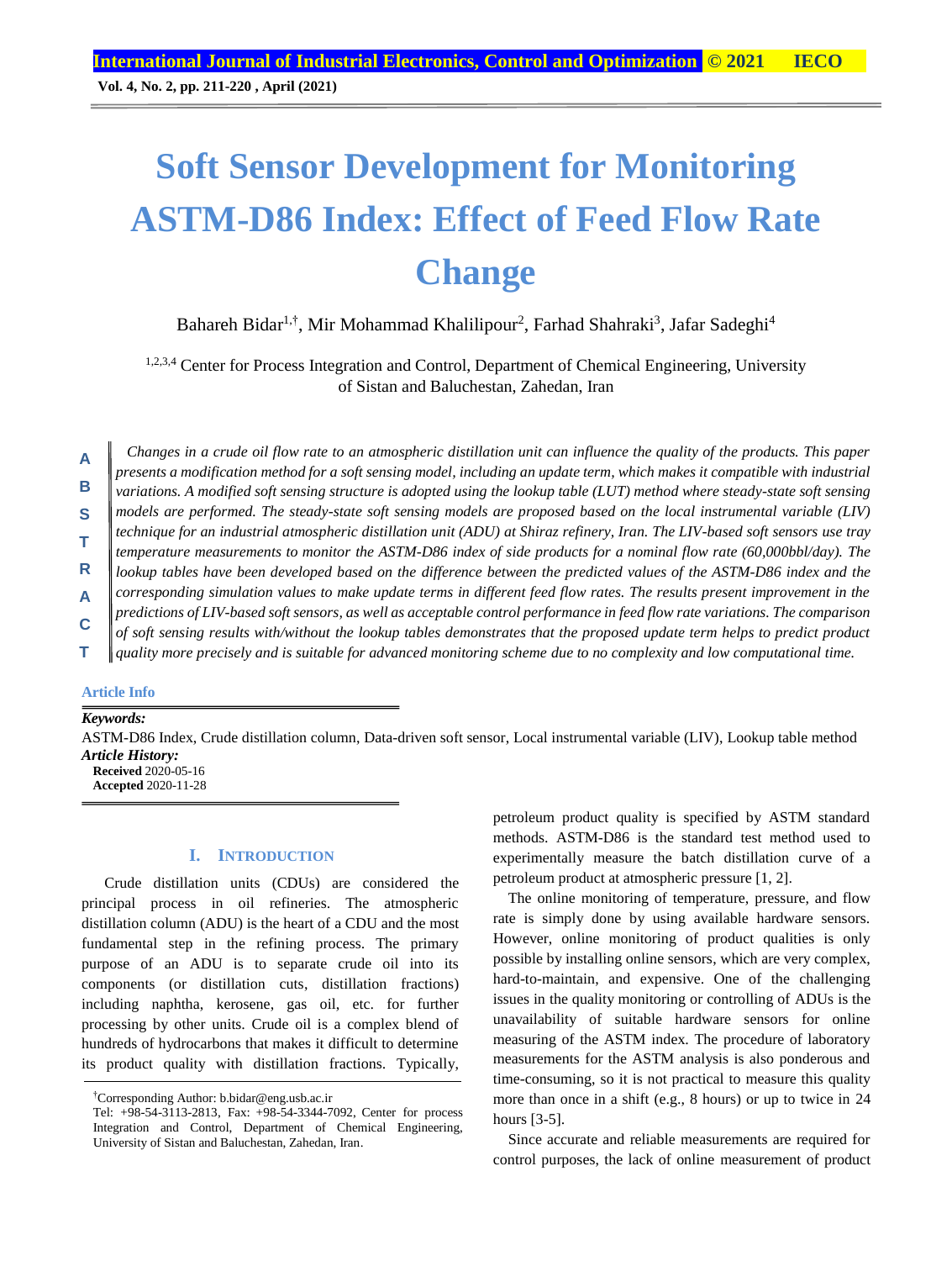quality can be complemented by soft sensing methods. A soft sensor is a mathematical model that is used instead of a physical sensor when a physical sensor cannot be placed due to several reasons like non-availability of a sensor, economic constraints, placement constraints, etc. In the control theory field, these soft sensors are known as observers. If a system is observable, it is possible to fully reconstruct the system states that are used in the control structure from its output measurements using state observers. In the measurement and monitoring field, soft sensors are also known as observers if the relationships describe the process mechanistically [6, 7]. They have been successfully adopted in several applications to provide accurate and reliable estimates without requiring further expenditure on hardware sensors or laboratory measurements [8, 9].

There are two different approaches to design soft sensors: model-driven and data-driven. Model-driven soft sensors are based on prior knowledge of the system and use first-principle models to estimate the desired variables. Data-driven soft sensors use models that are based on available data of the system and extremely interesting in the process industries as they can quickly be developed without the need for insights into the complex mechanisms of industrial units. They describe the real process dynamics of complex processes more realistically [10-12]. Typical data-driven techniques to estimate the process variables include partial least squares (PLS) [13-15], principal component analysis (PCA) [16-18], artificial neural networks (ANN) [19-21], neuro-fuzzy system (NFS) [22-25], support vector regression (SVR) [26-28], and their modifications [29-32].

The state-dependent parameter (SDP) modeling approach is an identification and modeling technique that was introduced by Peter C. Young and co-workers [33] and first adopted for soft sensor development by Gharehbaghi and Sadeghi [34] and Bidar et al. [35]. The modeling approach is based on the data-based mechanistic (DBM) modeling philosophy. In the DBM philosophy, the non-stationary and nonlinear aspects of the system are reflected by varying parameter models, whether parameters are varying with time or state variables of the system. The identification procedure is based on a stochastic state-space formulation, which uses a recursive Kalman filter (KF), fixed interval smoothing (FIS), and iterative back-fitting algorithms [36].

Furthermore, the SDP modeling approach outperforms other traditional data-driven methods like PCR, PLS, ANN, SVR, and so on, due to its remarkable capability to describe the behavior of non-linear systems. As a result, SDP-based soft sensors have shown successful applications for the estimation of process variables. However, nonparametric methods like SDP suffer from the use of the back-fitting algorithm because the functionality of each SDP affects the estimation of the other SDPs, which produces other problems associated with the back-fitting algorithm.

To deal with this issue, Bidar et al. [37] proposed a novel SDP method by local instrumental variable (LIV). The LIV approach uses polynomial modeling combined with instrumental variable (IV) concepts to introduce the simultaneous estimation method of SDPs. The proposed method was applied to predict 95%ASTM-D86 of side products in a simulated ADU based on tray temperature measurements. LIV-based soft sensors were developed based on steady-state simulation data of an industrial ADU at a nominal feed flow rate of 60,000 bbl/day. The optimal performance was achieved with the help of LIV-based soft sensors in closed-loop control of the simulated process around the nominal flow rate.

However, in real crude distillation processes, the feed flow rate is variable due to operational and feed availability constraints. The persistence of such variations in the feed flow rate can raise serious challenges in the control of the process. Due to the highly nonlinear and ill-conditioned characteristics of ADU, LIV-based soft sensors have been trained with steady-state data at constant capacity while feed flow rate variations have a significant impact on the reliability of their estimates. The weakness of the proposed soft sensing model is to ignore the feed flow rate variation. Therefore, feed flow rate data like tray temperature measurements need to be properly incorporated into the soft sensing model. The slow and complex dynamic of ADU makes it difficult to gather dynamic data in different feed flow rates.

The objective of the present paper is to modify the LIV-based soft sensor model including an update term, which makes it compatible with industrial variations. An update term allows information about the feed flow rates to be included in the soft sensing model and improves their estimates. In other words, the flow rate-based corrector is proposed to develop a high-quality soft sensing model with good generalization abilities.

The lookup table (LUT) method is implemented to make update terms, which is based on ASTM-D86 differences (e.g. the difference between the outputs of LIV-based soft sensors and corresponding simulation values) obtained in different feed flow rates. The linear interpolation method is used to determine difference data for interpolated values. The difference data are augmented to the prediction values of soft sensors to maintain the 95%ASTM-D86 indexes at setpoint levels. As lookup table can produce a quick interpolation platform to link with soft sensing models, it can be easily combined with different soft sensing algorithms, including the effect of changes in influencing process variables.

The paper is organized as follows. Section II provides a brief overview of the SDP/LIV technique and then presents the modification by lookup table method. In this section, the issues of problem description (Section II.A), LIV-based soft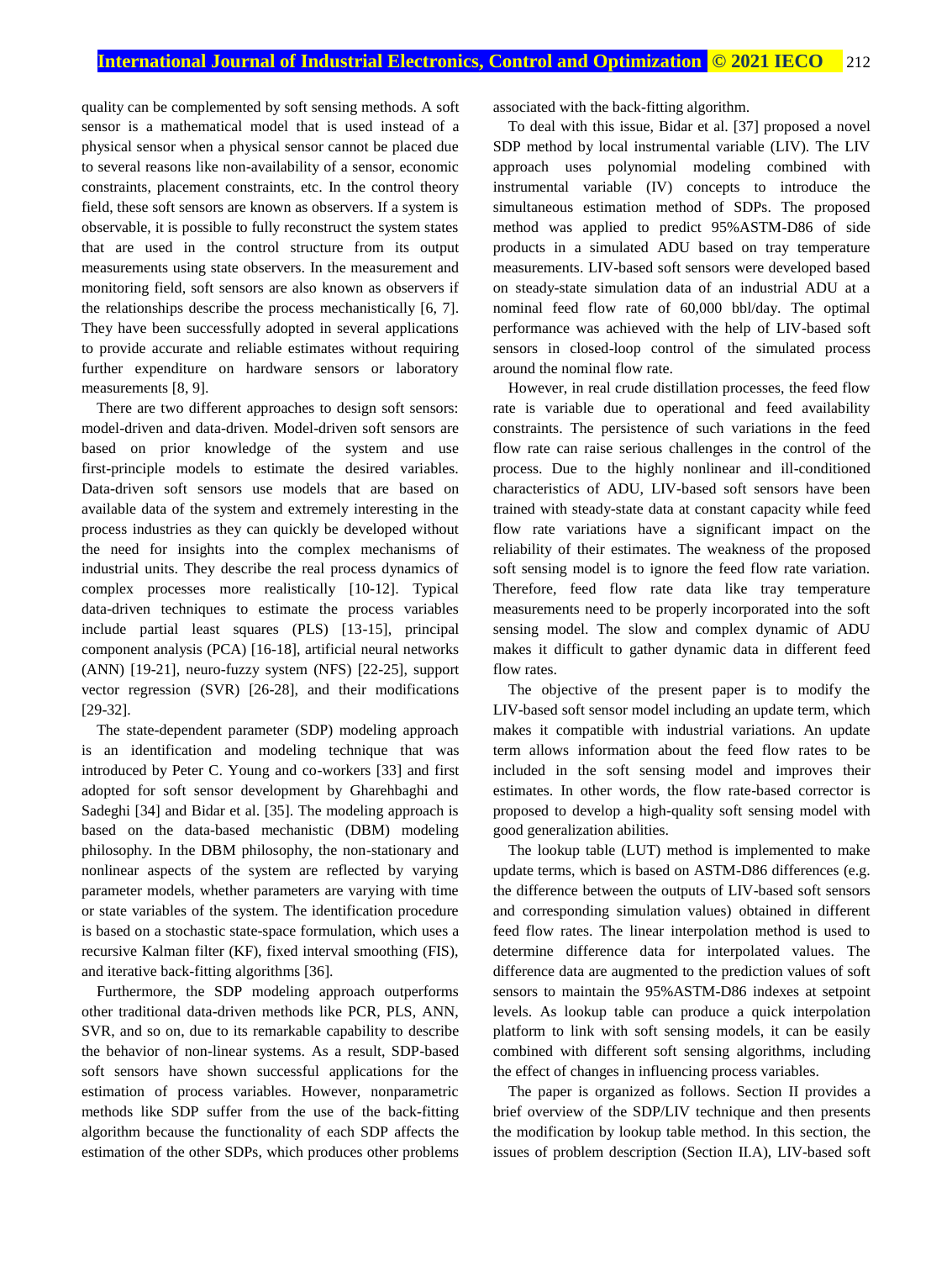sensor modeling (Section II.B), feed flow rate analysis (Section II.C), and lookup table method (Section II.D) are described in detail. Successful implementation results of the modified LIV-based soft sensors are provided and discussed in Section III. The paper is concluded in Section IV.

## **II. MODIFIED LIV-BASED SOFT SENSOR MODELING METHOD**

## *A. Problem description*

Fig. 1 shows the flowsheet of the ADU considered in this paper including a crude tower, top condenser, two pumparounds, and three side strippers. The column has 43 trays and three main products including naphtha, kerosene, and gas oil, which are taken from three side strippers, and the atmospheric residue is sent to the vacuum distillation unit (VDU) for further processing. Further information about the case study is available in [38, 39].



Fig. 1. The flowsheet of the atmospheric distillation column (ADU) [38].

The steady and dynamic simulations of the ADU were performed using the Aspen plus and Aspen dynamics, respectively. As is shown in [37], soft sensors were developed based on the LIV modeling approach to the continuous prediction of the 95%ASTM-D86 index of side products. Therefore, temperature measurements (e.g.,  $T_1 - T_{43}$ ) inside the ADU and  $95\%$ ASTM-D86 index of naphtha (y<sub>1</sub>), kerosene  $(y_2)$ , and gas oil  $(y_3)$  were chosen as the input and output variables, respectively, and were initially used to identify soft sensing structures. Most informative temperatures were selected based on both correlation analysis and backward elimination method. The selected temperatures (three tray temperatures for each quality variable) and the corresponding output variables  $(y_1, y_2,$  and  $y_3)$  are given in Table I.

The LIV-based soft sensors were applied to the Aspen dynamic model of the ADU using MATLAB-Function blocks in Simulink while the proportional-integral plus (PIP) control structure was implemented. PIP is directly derived from Non-Minimum State Space (NMSS) form, which is essential for the True Digital Control (TDC) design. The PIP is considered as an extension to Proportional Integral (PI) and Proportional Integral Derivative (PID) control, but with additional feedback and input compensators introduced by the NMSS State Variable Feedback (SVF) control law. Since PIP control is a sequel to SVF control design, it can be utilized in any state space design method [38, 40].

TABLE I. SELECTED TEMPERATURES AND OUTPUT VARIABLES OF LIV-BASED SOFT SENSORS [37]

| Product quality/ Output variable | Setpoint of output<br>variable $(F)$ | Input<br>variables             |
|----------------------------------|--------------------------------------|--------------------------------|
| 95% ASTM-D86 of naphtha $(v_1)$  | 385.7                                | $T_4, T_{14}, T_{28}$          |
| 95% ASTM-D86 of kerosene $(v_2)$ | 502.3                                | $T_{20}$ , $T_{21}$ , $T_{43}$ |
| 95% ASTM-D86 of gas oil $(y_3)$  | 623                                  | $T_{32}$ , $T_{34}$ , $T_{43}$ |

Fig. 2 shows the location of the LIV-based soft sensors of the PIP controller and its application to the distillation column. The LIV-based soft sensors were developed at the nominal feed flow rate of 60,000 bbl/day. The detailed prediction results are presented in [37]. As the LIV-based soft sensors have been developed at a constant capacity, feed flow rate variations have a significant impact on the accuracy and reliability of the estimates. Therefore, the prediction performance of LIV-based soft sensors gets reduced. Accordingly, the feed flow rate analysis is discussed in Section II.C.

#### *B. LIV-based soft sensor modeling*

The soft sensing model between temperature measurements (secondary variables) and each 95%ASTM-D86 index (primary variable) was identified based on SDP/LIV modeling in the following form [37]:



Fig. 2. The LIV-based soft sensors and PIP controller in MATLAB-Simulink [37]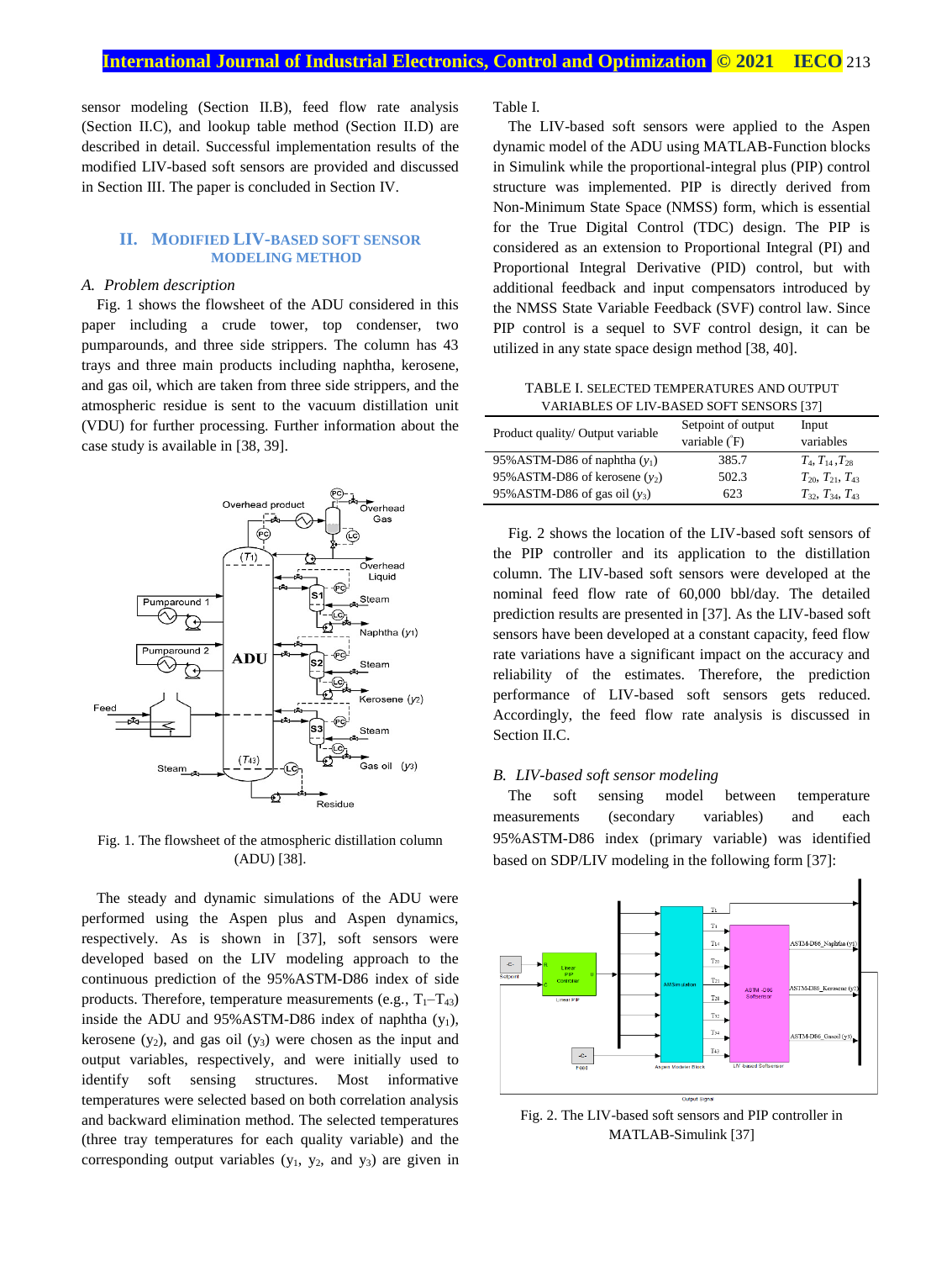$$
\begin{cases}\ny_{t} = \sum_{i=1}^{n} a_{i,t} \cdot z_{i,t} + e_{t} \\
a_{i,t} = a_{i} (x_{1,i,t}, x_{2,i,t}, \dots, x_{ns_{i},i,t})\n\end{cases}, \forall t, e_{t} = N(0, \sigma^{2}) \quad (1)
$$

in which  $y_t$  is the model output, *n* is the number of SDPs/regressors,  $z_{i,t}$  is the  $i^{th}$  regressor, and  $a_i(.)$  is the SDP that is a function of the  $i^{th}$  correspondent states  $(x_{j,i,t}, j = 1,2,...,ns_i)$ . In the case where  $a_{i,t}$  is not state-dependent,  $ns_i = 0$ .  $e_i$  is a zero-mean white Gaussian distributed unknown noise with variance  $\sigma^2$ . In local polynomial modeling combined with the IV concepts, the functionality of each SDP from its corresponding states is defined by a local polynomial in the state variable space, where the parameters of these polynomials are locally estimated by the implementation of IV method. Therefore,  $a_{i,t}$  can be defined as,

$$
a_{i,t} = \mathbf{S}_{i,t} \mathbf{A}_{i,t} \quad i = 1,2,...,n
$$
 (2)

where  $\mathbf{A}_{i,t}$  is the vector of locally constant parameters of the polynomial demonstrating  $a_{i,t}$  and  $S_{i,t}$  can be written as,

$$
\mathbf{S}_{i,t} = \mathbf{S}_{0,i,t} \otimes \mathbf{S}_{1,i,t} \otimes \mathbf{S}_{2,i,t} \otimes \cdots \otimes \mathbf{S}_{ns_i,i,t} \quad , \quad i = 1,2,\ldots,n \quad (3)
$$

and,

$$
\mathbf{S}_{j,i,t} = \begin{bmatrix} 1 & x_{j,i,t} & x_{j,i,t}^2 & \cdots & x_{j,i,t}^q \end{bmatrix}
$$
  
\n $j = 0,1,2,...,ns_i$  (4)

where  $\otimes$  is the Kronecker tensor product symbol and  $q_{j,i}$ is the order of polynomial describing  $a_{i,t}$  with respect to  $x_{j,i,t}$  such that  $q_{0,i} = 0$ . The number of parameters in *ns<sup>i</sup>*

 $\mathbf{A}_{i,t}$  is obtained by  $p_i = \prod_{i=1}^{n} (1 + q_{i,i})$ . *j*  $p_i = \prod_{i} (1 + q_{i,i})$ . All members of

 $\mathbf{A}_{i,t}$  are state-dependent functions of  $x_{j,i,t}$ . Substituting Eq. (2) in Eq. (1) yields the model in vector form as,

$$
y_t = \mathbf{Z}_t \mathbf{A}_t + e_t \tag{5}
$$

where  $\mathbf{Z}_t$  is the new vector of regressors and  $\mathbf{A}_t$  is the vector of the parameters of local polynomials describing each state-dependent parameter. To identify the soft sensing model in the form of Eq. (1), the simulated datasets of input and output variables were established using the Monte Carlo method via linking the MATLAB-Simulink to Aspen dynamic model. The simulated data for building soft sensing

models were obtained under the following conditions. The random signals of bounded and varying amplitude (within  $\pm 20^{\circ}$ F of the steady-state setpoints as given in Table I) with a nominal feed flow rate of 60,000 bbl/day were introduced as quality variations of side products during simulations. The simulation was performed as long as the steady-state operating condition was achieved (about 20 hr) to obtain the corresponding temperature profile  $(T_1-T_{43})$ . It assumes that there are no changes in pressure and tray efficiencies of the column.

A total of 1000 steady-state random data samples were collected and divided into the training dataset (500 samples) and testing dataset (500 samples). All representative temperatures were considered as states in one parameter and the corresponding regressor was chosen as one. In the online implementation of models, the temperatures were sensed and transferred to LIV-based soft sensors and the predicted outputs were taken and used in the PIP controller (see Fig. 2). The SDP method is a well-known modeling method, which was introduced into the field of soft sensing, so readers can refer to our previous papers [35, 37, 41] for more details on the SDP/LIV algorithm.

## *C. Feed flow rate analysis*

Monitoring of control variable is shown that product quality can be affected by feed flow rate variations. Therefore, using only inferential temperature measurements cannot guarantee the desired value of setpoints because the tray temperatures do not correspond exactly to the product quality. Based on the process expert's knowledge, the acceptable operating range for the feed flow rate of the simulated ADU is from 50,000 to 65,000 bbl/day. To investigate the effect of feed flow rate, three simulation runs are conducted by changing the feed flow rate from 60,000 bbl/day to 50,000, 55,000, and 65,000 bbl/day. The input or feed flow rate signal of the ADU model is represented by a Ramp function. During each simulation run, the Ramp block slope and start time are set at  $\pm 3360$  bbl/hr and 0.5 hr, respectively. The total simulation time is set at 20 hr as is required to reach a steady-state.

The PIP control structure and its parameters are the same as the nominal case (e.g., the feed flow rate of 60,000 bbl/day). The setpoints of the PIP controller are considered similar to the nominal values of 95%ASTM-D86, which are listed in Table I. After the system reached the steady-state condition, the results of product quality obtained by the Aspen IQ inferential quality software package and the LIV-based soft sensors are recorded. Aspen IQ is a built-in inferential sensor in the Aspen technology package, which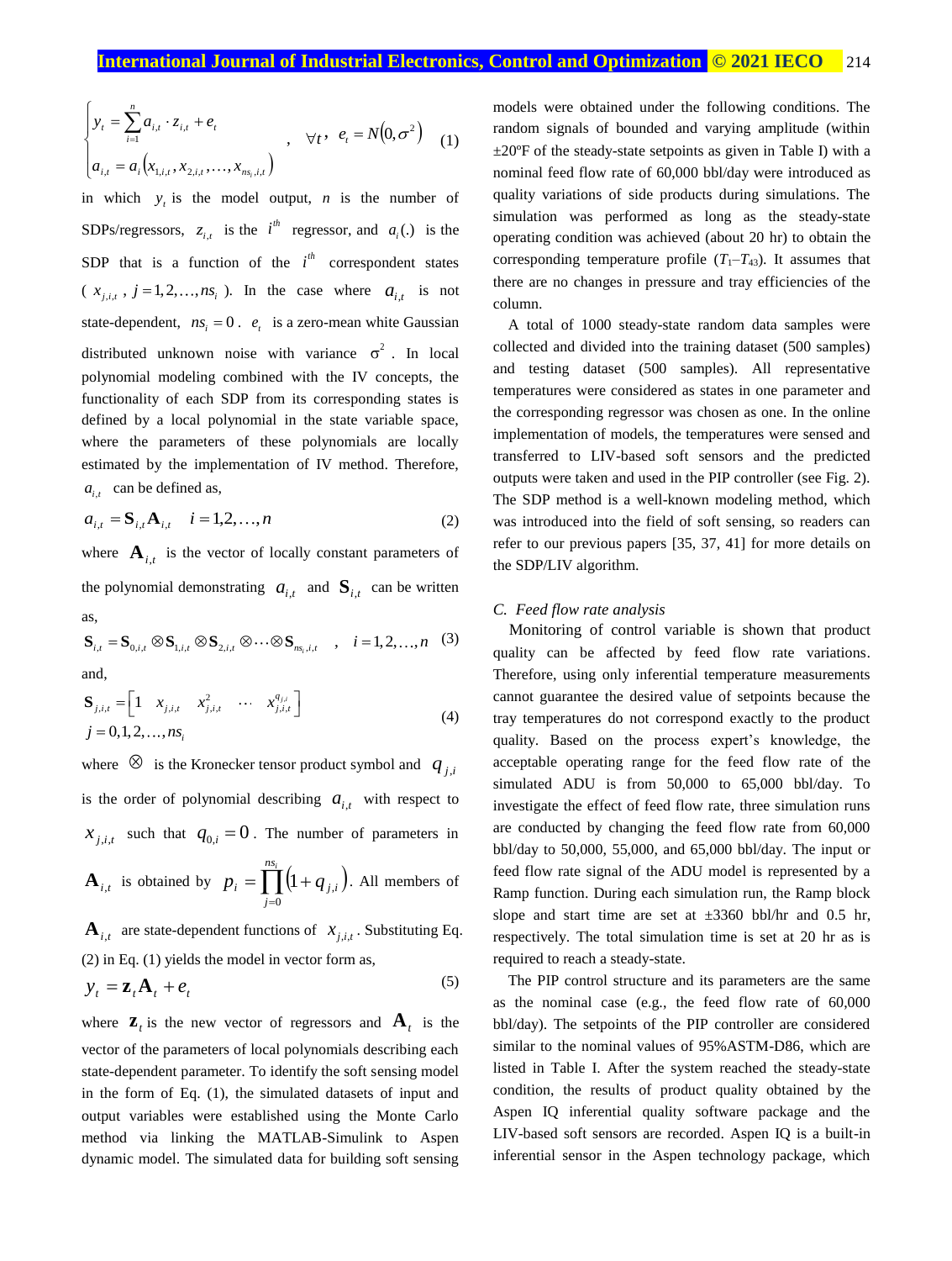(6)

makes online implementation and remote monitoring. The 95%ASTM-D86 values produced by Aspen IQ are considered as the "real" values. In each steady-state level, the difference between LIV-based soft sensor and Aspen IQ values or the difference data indicates system deviation from actual conditions.

The data of different flow rates can be efficiently utilized to consider the feed flow disturbances, which can be used to make update terms. An update term allows information about the feed flow rate variations to be included in the soft sensor system to improve the resulting estimates. Accordingly, in the next step, the lookup table method is proposed to develop a flow rate-based corrector using an update term to compensate for varying crude oil flow rates.

#### *D. Lookup table method*

Many Simulink models rely upon discrete-valued functions for which the function values are defined as lookup tables. Such discrete-valued functions arise in applications for which no known closed-form algebraic definition exists. The one-dimensional lookup table (1-D) computes an approximated function that the function can be approximated by either a single continuous function or possibly a small number of disjoint continuous functions. Most lookup table blocks have the following interpolation methods available: flat (constant), linear, and cubic spline. Function values are defined as the lookup table between input value (breakpoint) and output value (table data), with an interpolation function used to evaluate intermediate values in the table data [42]. The 1-D lookup table model can be formulated as follows:

$$
\Delta y = f(x)
$$

In this case, there is one independent variable of feed flow rate  $(x)$  and one dependent variable of difference data  $(\Delta y)$ , which makes the input-output pair. The first stage of a lookup table operation involves determining input values. The breakpoints of the lookup tables are considered at four levels of feed flow rate including 50,000, 55,000, 60,000, and 65,000 bbl/day, while the table data is different for each byproduct. The second stage involves generating table data that correspond to the supplied breakpoints. The table data can be prepared using the following steps:

1) The dynamic model runs at a flow rate of 60,000  $bbl/day$  (nominal case), and  $y_{predicted}$  and  $y_{Aspend}$  are obtained through LIV-based soft sensors and Aspen IQ, respectively.  $y_{predicted}$  and  $y_{Aspendo}$  are considered as 95%ASTM-D86 index of byproducts.

- 2) The dynamic model runs by varying the feed flow rate from 60,000 bbl/day to 50,000, 55,000, and 65,000 bbl/day, and after the steady-state is achieved,  $y_{predicted}$ and  $y_{AspendQ}$  are recorded for each run.
- 3) Calculate the difference data ( $\Delta y$ ) between  $y_{predicted}$ and  $y_{AspendQ}$  of each run, which is determined by  $\Delta y$  = LIV-based soft sensor value  $\left(y_{predicted}\right)$ - Aspen IQ value  $(y_{AspendQ})$

for all product qualities.

The resulting data are tabulated and finally, the 1-D lookup table is formed with these data and when used in the dynamic model, it will give the update term for any feed flow rate level. Appropriate difference values for any given flow rate level are found by comparing the input flow rate to table data. If the inputs match the values of the flow rate level specified in breakpoint data sets, the block outputs the corresponding values. However, if the inputs fail to match values in the breakpoint data sets, the block performs interpolation between input-output pairs to determine an appropriate output value. In the block parameter dialog box, it can be specified how to compute the output in this situation. Then, the output value must be combined with the predicted values of the LIV-based soft sensor to achieve satisfied prediction performance.

## **III. RESULTS AND DISCUSSION**

To investigate the prediction performance of LIV-based soft sensors, a steady-state simulation of the nominal case (e.g., the feed flow rate of 60,000 bbl/day) was performed. The predicted results of the proposed soft sensors for the 95%ASTM-D86 index of three byproducts were compared with the Aspen IQ results through Fig. 3.  $y_1$ ,  $y_2$ , and  $y_3$  are the 95%ASTM-D86 index of naphtha, kerosene, and gas oil, respectively. It can be observed that the predicted quality of all byproducts is close enough to corresponding Aspen IQ values. It should be noticed that the difference between the LIV-based soft sensor and Aspen IQ results is slightly increased from the top product (naphtha) to the bottom product (gas oil) of the column. The difference data for 95%ASTM-D86 of naphtha, kerosene, and gas oil is 0.02% (0.07ºF), 0.04% (0.27ºF) and 0.06% (0.33ºF), respectively. However, in this case, the maximum difference in the 95%ASTM-D86 index is lower than 0.5ºF when the steady-state condition is reached. The reason for this increase in the difference between predicted results is that the complex conditions and internal interaction of the column affect the main variables in the top-down crude oil distillation column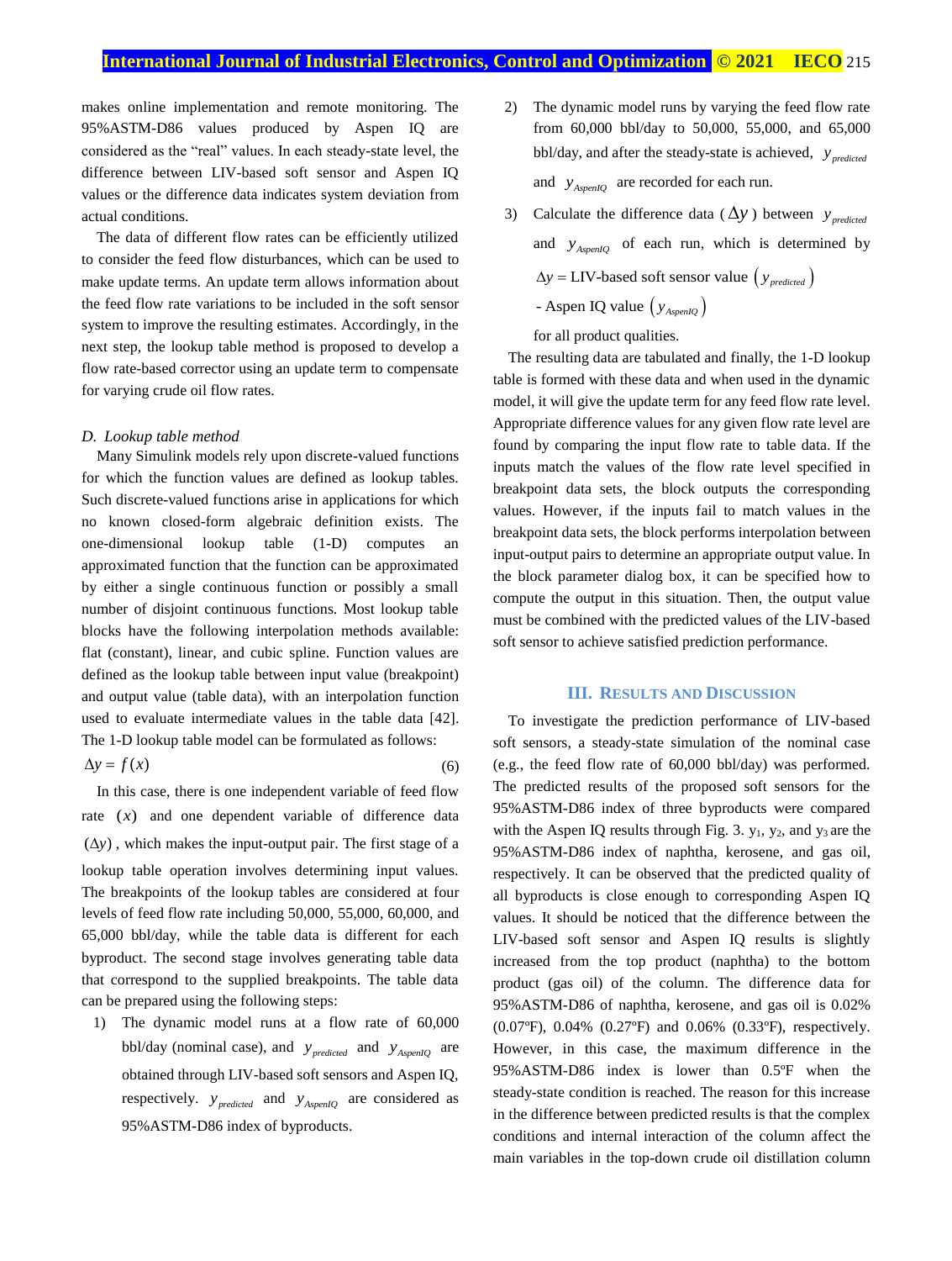[43]. The aforementioned reasons make the model response more accurate and simpler for naphtha rather than kerosene, and gas oil.



Fig. 3. The steady-state results of LIV-based soft sensors in the PIP control structure at a feed flow rate of 60,000 bbl/day

To investigate the prediction performance of the LIV-based soft sensors against feed flow rate variations, three simulation runs are conducted in the range of acceptable feed flow rate values. The change in feed flow rate from 60,000 bbl/day to 50,000 and 55,000 bbl/day and from 60,000 bbl/day to 65,000 bbl/day is continuously imposed through the Ramp function with the slope of -3360 bbl/hr and +3360 bbl/hr, respectively. While the simulation is run to reach a lower level of flow rates, e.g., a feed flow rate of 50,000 bbl/day, the steady-state parameters from the previous run with a higher flow rate level (e.g., a flow rate of 55,000 bbl/day) are used to initiate new simulation run. Table II shows the results of the LIV-based soft sensors and Aspen IQ, as well as the difference data  $(\Delta y)$  at each crude oil feed flow rate.

The difference data for each byproduct as depicted in Fig. 4 show significant variations when the feed flow rate change is imposed. It can be concluded that  $\Delta y$  values change with both feed flow rate and byproduct type. Fig. 4 shows that there is an almost linear relationship between the difference data and feed flow rate. However, the difference data is increased from the top-down column; in other flow rate levels, the gap between the difference data is also increased from naphtha to gas oil.

TABLE II. THE DIFFERENCE BETWEEN THE PREDICTED VALUES OF THE LIV-BASED SOFT SENSOR AND THE ASPEN IQ VALUES AT DIFFERENT FEED FLOW RATES

| Feed flow<br>rate (bbl/day) | Product  | $y_{AspendQ}$ (°F) | $y_{predicted}$ ( $\rm F$ ) | $\Delta y$ (°F) |
|-----------------------------|----------|--------------------|-----------------------------|-----------------|
| 50,000                      | Naphtha  | 385.6978           | 384.8201                    | $-0.8777$       |
|                             | Kerosene | 502.2982           | 508.7777                    | 6.4795          |
|                             | Gas oil  | 622.9988           | 631.3546                    | 8.3558          |
| 55,000                      | Naphtha  | 385.6993           | 385.1145                    | $-0.5848$       |
|                             | Kerosene | 502.2996           | 505.6467                    | 3.3471          |
|                             | Gas oil  | 623,0001           | 627.8317                    | 4.8316          |
| 60,000                      | Naphtha  | 385.6999           | 385.7936                    | 0.0937          |
|                             | Kerosene | 502.3000           | 502.5650                    | 0.265           |
|                             | Gas oil  | 623,0000           | 623.3477                    | 0.3477          |
| 65,000                      | Naphtha  | 385.7009           | 386.4092                    | 0.7083          |
|                             | Kerosene | 502.3001           | 499.4574                    | $-2.8427$       |
|                             | Gas oil  | 623.0000           | 614.8229                    | $-8.1771$       |

\*Differences are calculated as  $\Delta y = y_{predicted} - y_{Aspend}$ 



Fig. 4. The difference between the predicted and Aspen IQ values of (a) naphtha, (b) kerosene, and (c) gas oil against feed flow rate variations

In other words,  $\Delta y$  values for naphtha are lower than that for kerosene and gas oil at each flow rate level. The main reason behind this behavior is that the proposed soft sensor models have been developed based on steady-state data at a nominal flow rate of 60,000 bbl/day. Therefore, feed flow rate variations can directly affect the column performance and consequently reduce the prediction performance of the soft sensing system.

An accurate soft sensing system should be able to keep up with the desired product qualities while respecting the process under the variations in the flow rate of the crude oil feed. Accordingly, the lookup table method discussed previously in Section II.D is adopted to solve this issue. The Simulink model of the system is shown in Fig. 5, which includes the modified LIV-based soft sensor with LUT providing the input signal of the PIP control structure.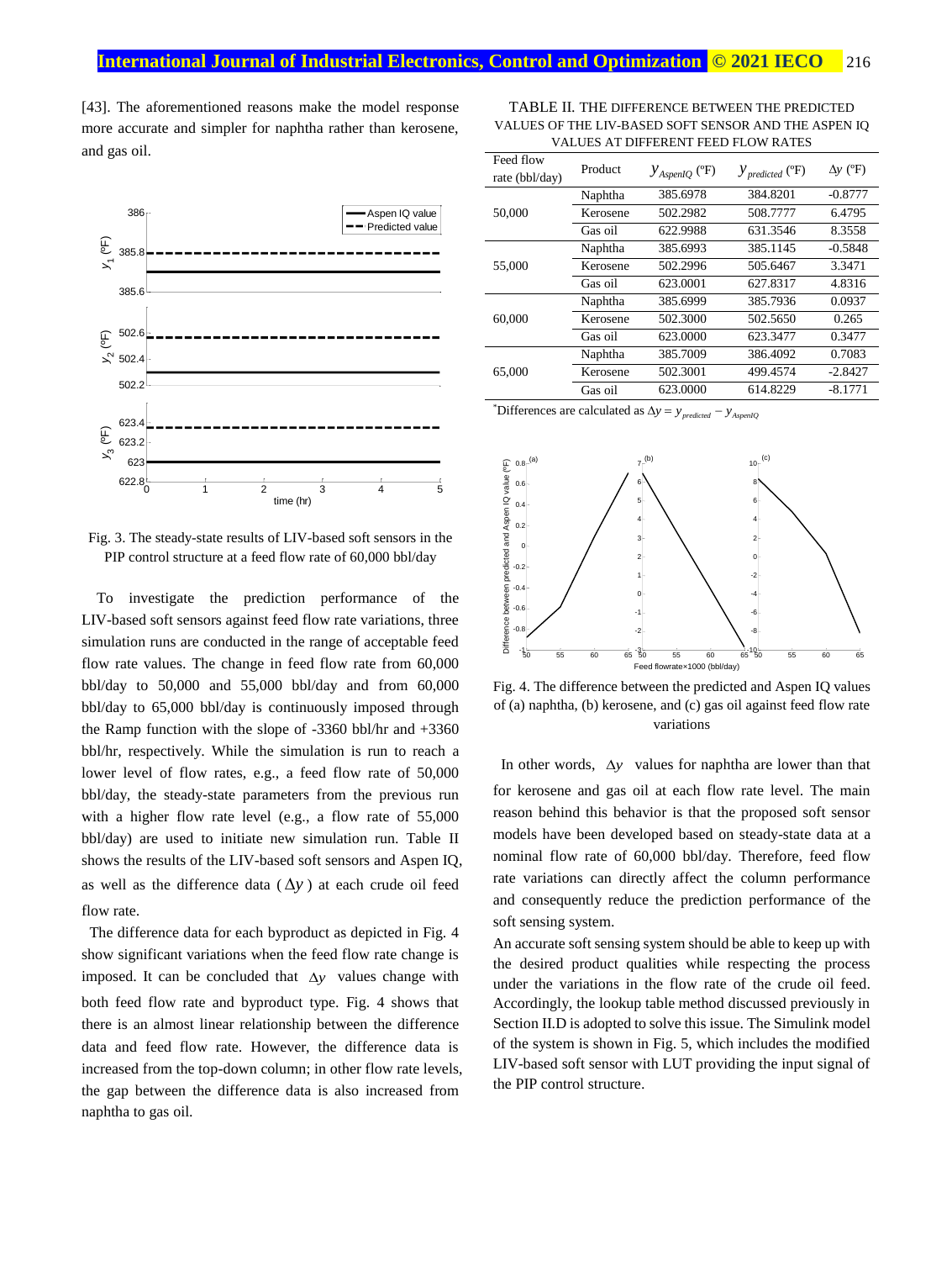

Fig. 5**.** Modified LIV-based soft sensor with LUT and PIP control structure in MATLAB-Simulink

Lookup table models are constructed individually for each byproduct, as shown in Fig. 6, which includes LUTs along with LIV-based soft sensors. For example, the input values of naphtha LUT are given by [50,000: 55,000: 60,000: 65,000], and the table data are difference values of [-0.8777: -0.5848: 0.0937: 0.7083] as given in Table II.



Fig. 6. Lookup table models in soft sensing structure

The kerosene and gas oil LUTs also contain a set of entries as shown in Table II. The linear interpolation method is used to determine the difference data for interpolated values. The modified structure shown in Fig. 6 includes three 1-D lookup tables for each byproduct where the outputs provide  $\Delta y$ values to the corresponding soft sensor for the prediction of product quality. The difference data are augmented to the prediction values of soft sensors to maintain the 95%ASTM-D86 index at the setpoint level. The ease of use in the proposed method can be justified by the fact that the lookup table is a standard library block in Simulink-MATLAB.

The modified Simulink model is run for the nominal case (e.g., a feed flow rate of 60,000 bbl/day) and the results are plotted in Fig. 7. The 95%ASTM-D86 of the various products satisfy the Aspen IQ values with no error. Therefore, LIV-based soft sensors provide good tracking as the error of their prediction is bounded for a bounded disturbance and the prediction converges to the actual quality value. The maximum prediction error for naphtha, kerosene, and gas oil soft sensors are  $8.9336 \times 10^{-5}$ ,  $2.6160 \times 10^{-6}$ , and  $1.3652 \times 10^{-5}$ , respectively. The results of the modified soft sensor well match Aspen IQ values and hence the difference is practically zero after reaching the steady-state condition.



Fig. 7. The steady-state results of the modified LIV-based soft sensors in the PIP control structure at a feed flow rate of 60,000 bbl/day

The modified soft sensor is also tested to verify the prediction results through the simulation of two cases: (1) decreasing the feed flow rate from 60,000 bbl/day to 55,000 bbl/day, and (2) increasing the feed flow rate from 60,000 bbl/day to 65,000 bbl/day. The soft sensing models in both cases are the same. The Simulink models are run by applying a ramp signal of the feed flow rate to the system, whose prediction results are shown in Figs. 8 and 9.



Fig. 8. The prediction results of the LIV-based soft sensor and Aspen IQ with/without LUT against a feed flow rate change from 60,000 bbl/day to 55000 bbl/day (case 1)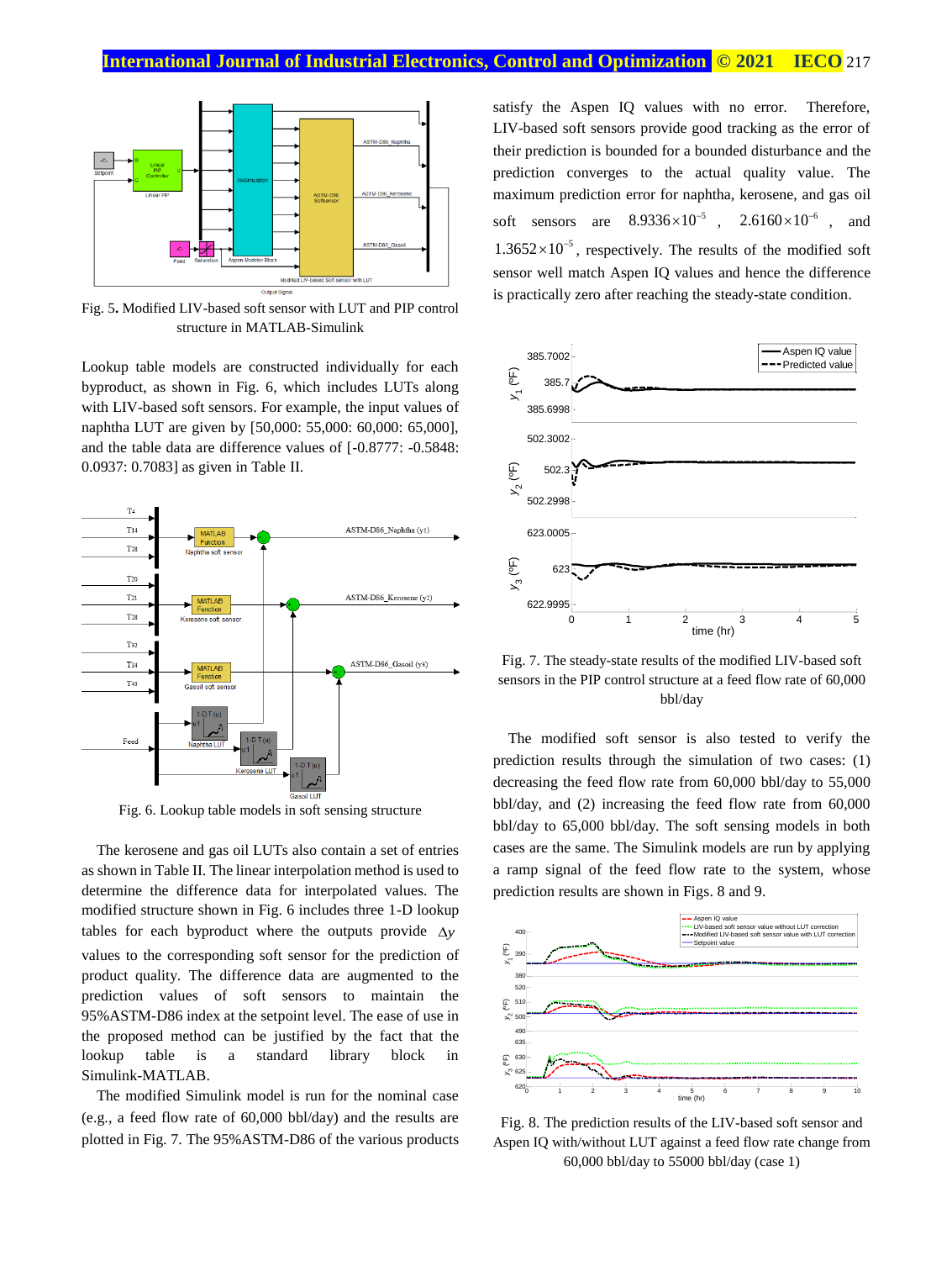

Fig. 9. The prediction results of the LIV-based soft sensor and Aspen IQ with/without LUT against a feed flow rate change from 60,000 bbl/day to 65000 bbl/day (case 2)

In Figs. 8 and 9, the results given by the modified soft sensor are compared to Aspen IQ values and also the results of LIV-based soft sensors without LUTs in each case. It can be seen that both increase and decrease trend were observed in the product qualities within 4 hours, indicating the system instability during the feed flow rate variations. In other words, flow rate level variations cause a transition period in sensing product qualities. However, the modified soft sensor provides good tracking in both cases. Figs. 8 and 9 indicate that the LIV-based soft sensors without LUTs do not provide a reliable estimate and fail to precisely match setpoint values even when the system reaches the steady-state condition. There is a significant difference between LIV-based soft sensors without LUT and Aspen IQ values, especially for kerosene and gas oil.

However, after applying the LUTs, the new difference values  $(\Delta y)$  are practically zero for naphtha, kerosene, and gas oil, which means that the predicted values are well-matched to Aspen IQ as well as setpoint values in both cases. Accordingly, the prediction results of modified LIV-based soft sensors are more reliable than LIV-based soft sensors. It is obvious that the modified model has the capability to operate efficiently within the feed flow rate range of 55,000-65,000 bbl/day.

The efficiency of the proposed method is its low computational complexity and processing time since the lookup tables are pre-calculated and stored in a MATLAB data file as a part of the simulation initialization phase or even stored in hardware in application platforms. The lookup table is an array that replaces runtime computation with a simpler array indexing operation. Moreover, the common method of reducing computational complexity in engineering applications is to use lookup tables [44]. The advantage of using the lookup table is that it is not time-consuming. As can be identified from Figs. 8 and 9, there is no delay in the prediction results of modified LIV-based soft sensors compared with Aspen IQ values.

## **IV. CONCLUSION**

The modification of LIV-based soft sensor models for online monitoring of 95%ASTM-D86 index in the atmospheric distillation unit (ADU) has been addressed by incorporating the lookup table (LUT) method. The proposed LIV-based soft sensors were developed based on tray temperature measurement at a nominal feed flow rate of 60,000 bbl/day and applied to the Aspen dynamic model of the ADU using MATLAB-Simulink. In order to investigate the effect of feed flow rate changes, three simulation runs were carried out by varying the feed flow rate from 60,000 bbl/day to 50,000, 55,000, and 65,000 bbl/day. For each flow rate level, the prediction results of LIV-based soft sensors and Aspen inferential quality (IQ) were recorded when steady-state conditions were reached. The results show that difference values between LIV-based soft sensors and Aspen inferential quality (IQ) change either with the feed flow rate or with the byproduct type. Lookup tables were developed based on the feed flow rate and difference values and augmented with LIV-based soft sensor models in the PIP control structure. The results present improvement in the predictions of LIV-based soft sensors as well as acceptable control performance in feed flow rate variations. Therefore, the proposed update term using lookup tables is suitable for implementation in the advanced monitoring scheme due to simplicity and low computational time. It is important to emphasize that soft sensing models need not be retrained in feed flow rate variations using the lookup table method. Accordingly, this method can be easily combined with different soft sensing algorithms, including the effect of changes in influencing process variables.

## **ACKNOWLEDGMENT**

Technical support from Shiraz Refinery, Shiraz, Iran is gratefully acknowledged.

# **DECLARATION OF COMPETING INTEREST**

The authors declare that they have no known competing financial interests or personal relationships that could have appeared to influence the work reported in this paper.

A MATLAB-Simulink implementation file is available on request.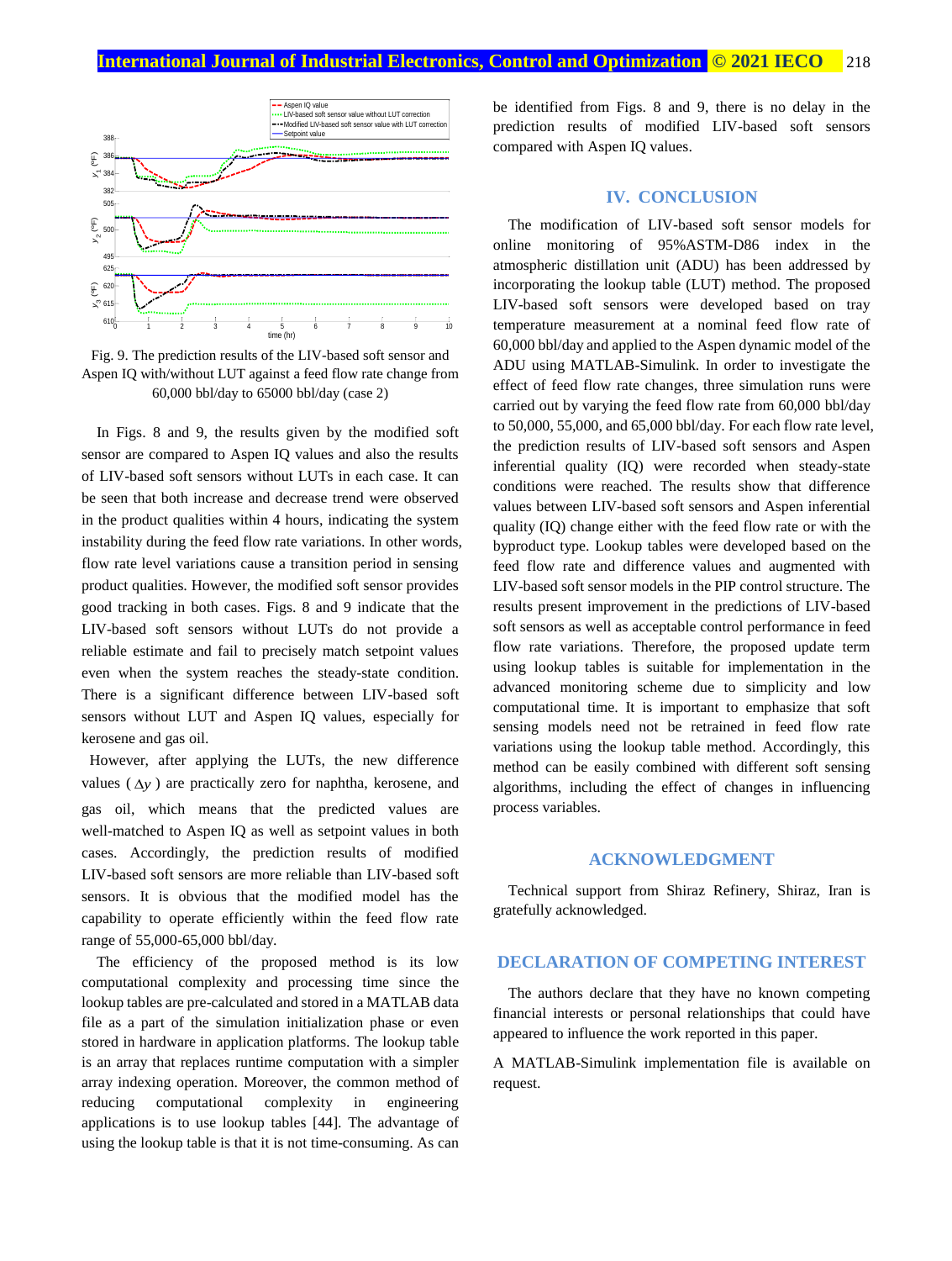# **International Journal of Industrial Electronics, Control and Optimization .© 2021 IECO** 219

#### **REFERENCES**

- [1] V. Kumar, A. Sharma, I. R. Chowdhury, S. Ganguly, and D. N. Saraf, "A crude distillation unit model suitable for online applications," *Fuel Processing Technology,* Vol. 73, No. 1, pp. 1-21, 2001.
- [2] *ASTM D86: standard test method for distillation of petroleum products at atmospheric pressure*, 2010.
- [3] T. Chatterjee and D. N. Saraf, "On-line estimation of product properties for crude distillation units," *Journal of Process Control,* vol. 14, No. 1, pp. 61–77, 2004.
- [4] D. Wang, J. Liu, and R. Srinivasan, "Data-driven soft sensor approach for quality prediction in a refining process," *IEEE TRANSACTIONS ON INDUSTRIAL INFORMATICS,* vol. 6, No. 1, pp. 11-17, 2010.
- [5] A. C. Serfidan, F. Uzman, and M. Turkay, "Optimal estimation of physical properties of the products of an atmospheric distillation column using support vector regression," *Computers and Chemical Engineering,* Vol. 134, p. 106711, 2020.
- [6] C. M. Pappalardo and D. Guida, "System identification algorithm for computing the modal parameters of linear mechanical systems," *Machines* Vol. 6, No. 2, p. 12, 2018.
- [7] B. Roset and H. Nijmeijer, "Observer-based model predictive control," *International Journal of Control,* Vol. 77, No. 17, pp. 1452-1462, 2006.
- [8] P. Kadlec, B. Gabrys, and S. Strandt, "Data-driven soft sensors in the process industry," *Computers and Chemical Engineering,* Vol. 33, No. 4, pp. 795–814, 2009.
- [9] H. Singh, A. K. Pani, and H. K. Mohanta, "Quality monitoring in petroleum refinery with regression neural network: Improving prediction accuracy with appropriate design of training set," *Measurement,* Vol. 134, pp. 698-709, 2019.
- [10] H. A. Behrooz, "Robust set-point optimization of inferential control system of crude oil distillation units," *ISA Transactions,* Vol. In Press, Corrected Proof, 2019.
- [11] F. Griesing-Scheiwe, Y. A. W. Shardt, G. Pérez-Zuñiga, and X. Yang, "Soft sensor design for variable time delay and variable sampling time," *Journal of Process Control,* Vol. 92, pp. 310-318, 2020.
- [12] L. Fortuna, S. Graziani, A. Rizzo, and M. G. Xibilia, *Soft sensors for monitoring and control of industrial processes*. New York: Springer, 2007.
- [13] H. J. Galicia, Q. P. He, and J. Wang, "A reduced order soft sensor approach and its application to a continuous digester," *Journal of Process Control,* Vol. 21, No. 4, pp. 489–500, 2011.
- [14] J. Liu, "Developing a soft sensor based on sparse partial least squares with variable selection," *Journal of Process Control,*  Vol. 24, No. 7, pp. 1046-1056, 2014.
- [15] K. Zheng and K. Funatsu, "Partial constrained least squares (PCLS) and application in soft sensor," *Chemometrics and Intelligent Laboratory Systems,* Vol. 177, pp. 64-73, 2018.
- [16] Z. Ge, "Mixture Bayesian Regularization of PCR Model and Soft Sensing Application," *IEEE Transactions on Industrial Electronics,* Vol. 62, No. 7, pp. 4336-4343, 2015.
- [17] Z. Ge, C. Yang, and Z. Song, "Improved kernel PCA-based monitoring approach for nonlinear processes," *Chemical Engineering Science,* Vol. 64, No. 9, pp. 2245–2255, 2009.
- [18] X. Shi and W. Xiong, "LWS based PCA subspace ensemble model for soft sensor development," *IFAC-PapersOnLine,*  Vol. 51, No. 18, pp. 649-654, 2018.
- [19] L. Fortuna, P. Giannone, S. Graziani, and M. G. Xibilia, "Virtual instruments based on stacked neural networks to improve product quality monitoring in a refinery," *IEEE Transactions on Instrumentation and Measurement,* Vol. 56, No. 1, pp. 95-101, 2007.
- [20] J. C. B. Gonzaga, L. A. C. Meleiro, C. Kiang, and R. M. Filho, "ANN-based soft-sensor for real-time process monitoring and control of an industrial polymerization process," *Computers & Chemical Engineering,* Vol. 33, No. 1, pp. 43-49, 2009.
- [21] K. Sun, S.-h. Huang, S.-S. Jang, and D. S.-H. Wong, "Development of soft sensor with neural network and nonlinear variable selection for crude distillation unit process," *Computer Aided Chemical Engineering,* Vol. 38, pp. 337-342, 2016.
- [22] N. Bakhtadze, E. M. Maximov, and R. T. Valiakhmetov, "Fuzzy soft sensors for chemical and oil refining processes," *IFAC Proceedings Volumes,* Vol. 41, No. 2, pp. 46-50, 2008.
- [23] E. AbdulJalee and K. Aparna, "Neuro-fuzzy Soft Sensor Estimator for Benzene Toluene Distillation Column," *Procedia Technology,* Vol. 25, pp. 92-99, 2016.
- [24] T. Zhao, P. Li, and J. Cao, "Soft sensor modeling of chemical process based on self-organizing recurrent interval type-2 fuzzy neural network," *ISA Transactions,* Vol. 84, pp. 237-246, 2019.
- [25] P. V. C. Souza, "Fuzzy neural networks and neuro-fuzzy networks: A review the main techniques and applications used in the literature," *Applied Soft Computing,* Vol. 92, p. 106275, 2020.
- [26] P. Jain, I. Rahman, and B. D. Kulkarni, "Development of a soft sensor for a batch distillation column using support vector regression techniques," *Chemical Engineering Research and Design,* Vol. 85, No. 2, pp. 283–287, 2007.
- [27] Y. Liu and J. Chen, "Integrated soft sensor using just-in-time support vector regression and probabilistic analysis for quality prediction of multi-grade processes," *Journal of Process Control,* Vol. 23, No. 6, pp. 793–804, 2013.
- [28] S. Herceg, Ž. U. Andrijić, and N. Bolf, "Development of soft sensors for isomerization process based on support vector machine regression and dynamic polynomial models," *Chemical Engineering Research and Design,* Vol. 149, pp. 95-103, 2019.
- [29] Q. Li, Q. Du, W. Ba, and C. Shao, "Multiple-input multiple-output soft sensors based on KPCA and MKLS-SVM for quality prediction in atmospheric distillation column," *International Journal of Innovative Computing, Information and Control,* Vol. 8, No. 12, pp. 8215-8230, 2012.
- [30] Q. Jiang and X. Yan, "Weighted kernel principal component analysis based on probability density estimation and moving window and its application in nonlinear chemical process monitoring," *Chemometrics and Intelligent Laboratory Systems,* Vol. 127, pp. 121–131, 2013.
- [31] X. Zhang, Q. Zhu, Z.-Y. Jiang, Y. He, and Y. Xu, "A novel ensemble model using PLSR integrated with multiple activation functions based ELM: Applications to soft sensor development," *Chemometrics and Intelligent Laboratory Systems,* Vol. 183, pp. 147-157, 2018.
- [32] H. Liu, C. Yang, M. Huang, and C. Yoo, "Soft sensor modeling of industrial process data using kernel latent variables-based relevance vector machine," *Applied Soft Computing,* Vol. 90, p. 106149, 2020.
- [33] P. C. Young, "The data-based mechanistic approach to the modelling, forecasting and control of environmental